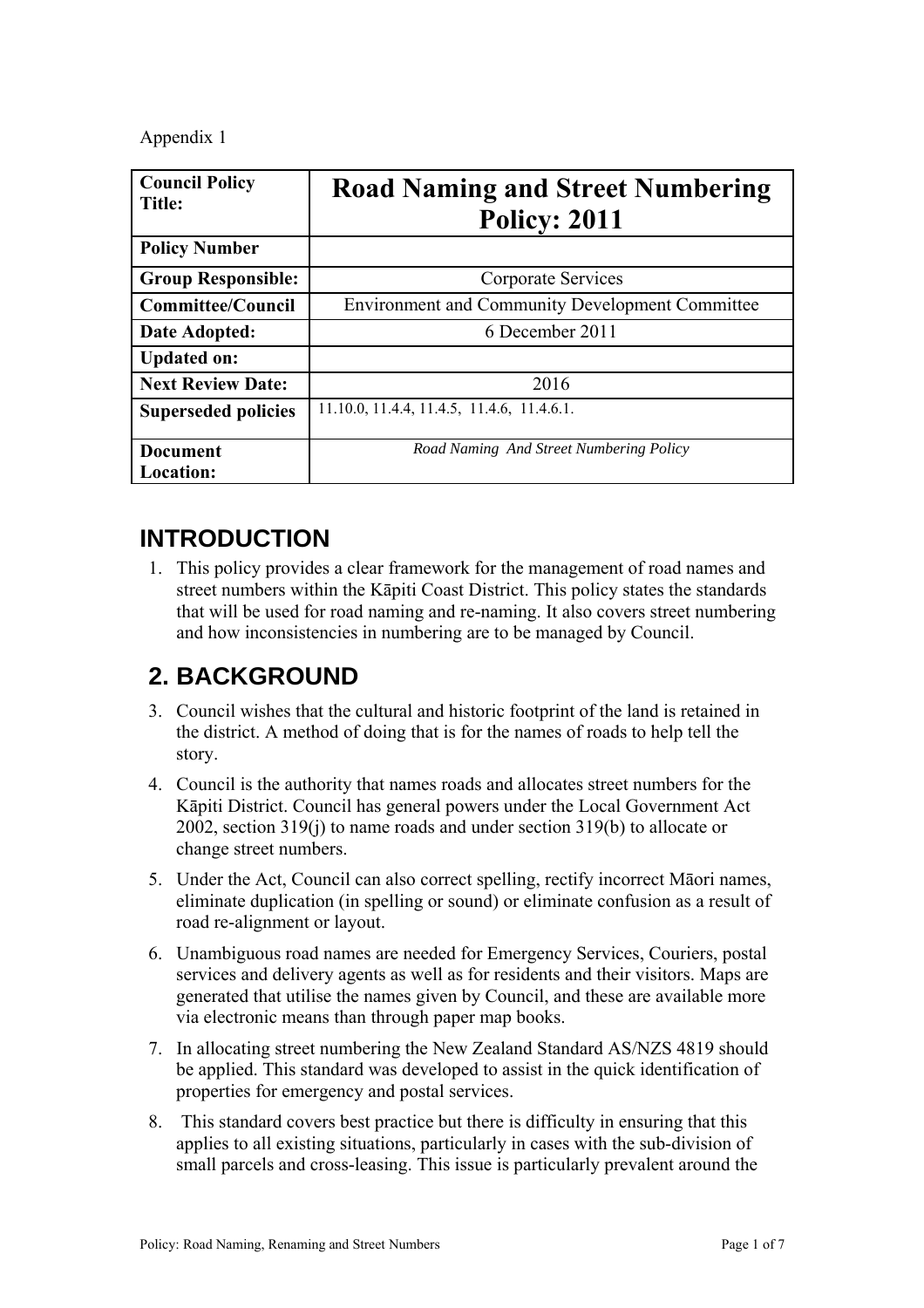9. This policy also states the responsibility for signs that will be erected.

# **OBJECTIVES**

10. Road and private right-of-way names should consider:

- being associated to a theme already adopted and agreed to by the Developer and the appropriate Community Board for a geographical area;
- that the theme for the Civic area in Paraparaumu is previous District Mayors;
- maintaining a reference to traditional or historical names for sites;
- $\bullet$  that known incorrect names for roads should be corrected by 2014;
- the views of iwi or hapū if the site is on or near a Māori heritage precinct, site or track, and an appropriate Māori name for the site can be identified;
- using input from other community groups, such as 'Friends' groups around reserves and the Kāpiti Historical Society;
- honouring local residents who have made significant contributions to the community;
- recognition of events that have had significant impact on the community;
- landscape and topographical features;
- being differentiated from other existing names within this district and adjacent districts, being different when spoken or spelt;
- allowing developers the opportunity to suggest names for roads within their developments;
- reflecting the type of road through use of the suffix; and
- being in proportion to the length of the road (long names on short culs-de-sac can be very difficult to display on a map).

11. Street Numbers should:

 provide a logical and easy method to identify a property or a building on a property where multiple businesses or buildings exist on a property.

# **POLICY PRINCIPLES**

## **Decision making**

- 12. Delegations in the Council's Governance Structure take precedence over this policy. If there are no delegations for this policy in the Governance Structure then:
	- For roads that start and end in different Community Board wards, the Community Boards should make a recommendation to Council;
	- For roads that start and end within a Community Board's ward, the decisions should be the Community Board's.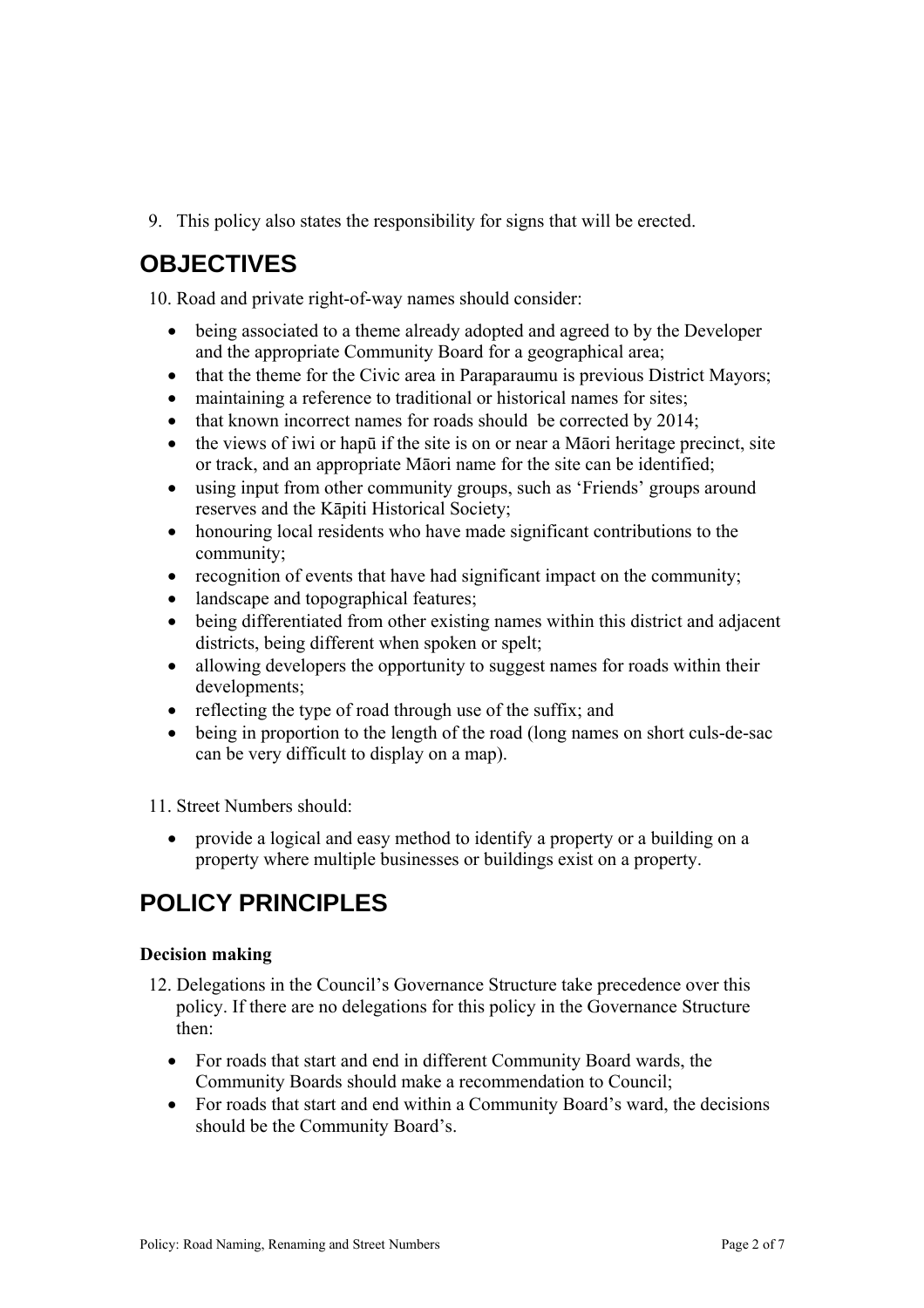## **Consultation with iwi**

13. Consultation with iwi groups for the District will take the following approach:

- Te Whakaminenga o Kāpiti to provide an updated contact list that may assist staff in implementing this policy, and assist Council during the year if issues arise;
- Ngāti Raukawa and Ngā Hapū o Ōtaki: consultation with the relevant hapū on a case by case basis;
- Te Āti Awa ki Whakarongotai: consultation on a case by case basis;
- Ngāti Toa Rangatira, Ngāti Haumia: consultation on a case by case basis;
- developers will be provided relevant contact names and will be expected to discuss opportunities with the relevant iwi. These agreements impact on timeframes and staff will advise that developers should allow up to 4-6 weeks to complete the discussion.

## **Consultation with Historical Societies**

- 14. Consultation with the Kāpiti and Otaki Historical Societies will take the following approach:
	- Developers shall contact the relevant Historical Society from the list provided by Council, outline their development and ask if there are any significant events or people that could be recognised through road names;
	- Suggestions or comments from the Societies are to be added to the Developer's request.

## **Development themes**

- 15. A request by a Developer must allow sufficient time for Council to manage the following process appropriately:
	- Developers of larger subdivisions are encouraged to develop themes for road names and have discussions with iwi and the local Historical Society prior to submitting their 223 certificate for the subdivision;
	- A report will be submitted to the Community Board who will consider the suitability of the proposed theme;
	- Themes are only applicable with a development or adjacent geographical area (i.e. not throughout a ward or the District);
	- Subsequent submitted names that are based on the theme for the development are preferable.

## **Road names and private right-of-ways**

16. To ensure that road names reflect the objectives:

- Staff, using input from the Community Boards, will create a list of possible road names with a rationale that states the significance of the names for the district. These names are to be used as alternatives to Developer's suggested names if required. The names may be in recognition of residents that have made an outstanding contribution to the community or New Zealand, historical events or places;
- the recipients of the Mayoral Awards will be added to the above list and can be used provided they are unique within this district and that of neighbouring districts: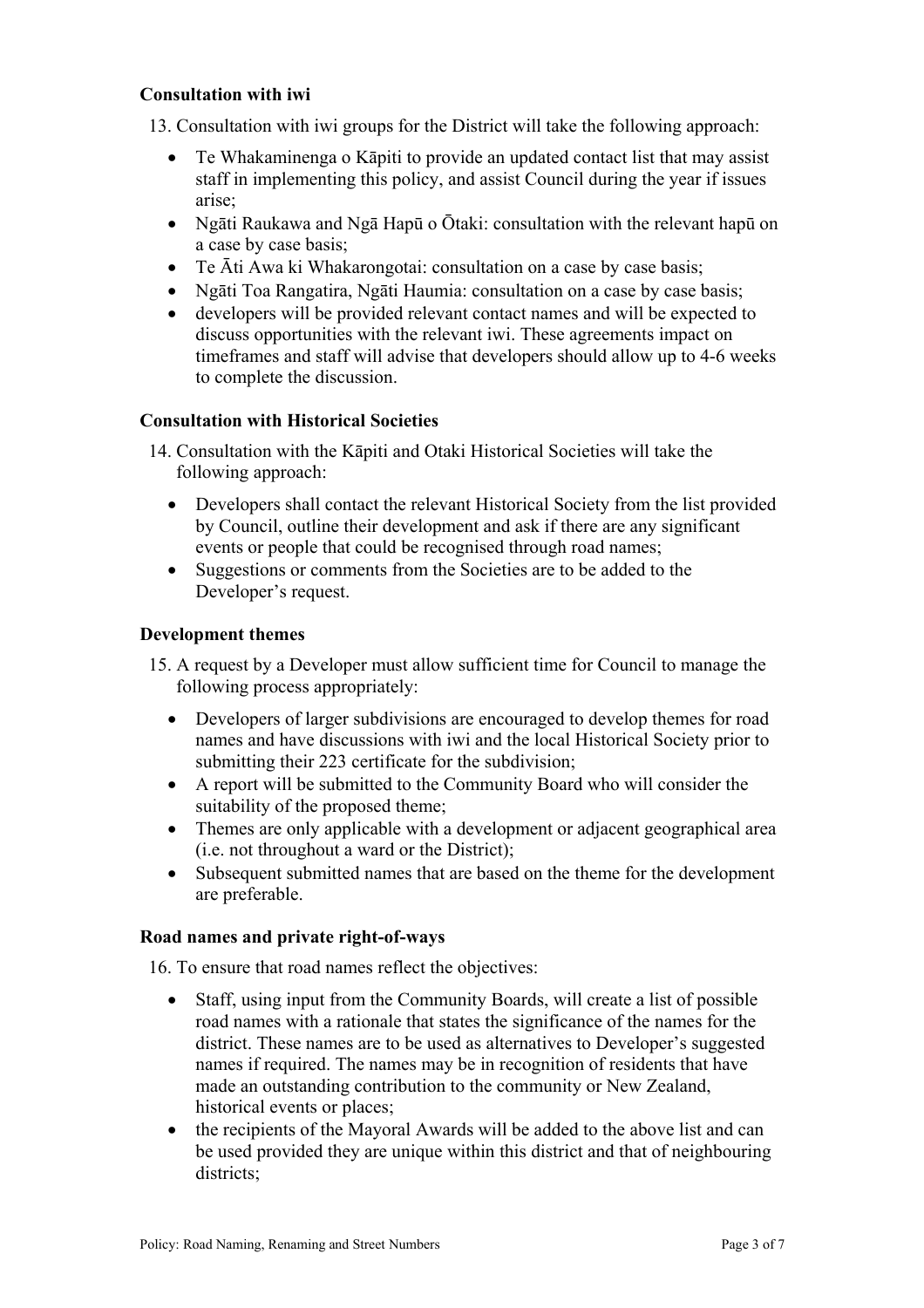- developers (or residents of private right-of-ways) shall provide three suitable names for each road on their plans when submitting their engineering survey drawings, in order of preference and with rationale behind each name;
- Developers shall consult with iwi or hapū prior to submitting proposed names to Council (contact names will be provided by Council). Developers must state what consultation they have had with hapū or iwi, the Historical Society or other community groups for the names proposed to help ensure accuracy and consistency;
- proposed names should avoid the names of kin unless they have strong historical links to the geographical area;
- staff will advise Developers if the submitted names are unique in the region or are likely to be considered unreasonable by a Community Board;
- if proposed names are not consistent with an agreed theme, Council staff will research other options in line with this policy's objectives;
- a report with the Developer's proposed names and any names resulting from Council's research, which includes consideration of the list provided by each Community Board and consultation with iwi or hapū if this has not already occurred, will be submitted to the appropriate Community Board for their consideration;
- the Community Board will consider and select a name from those proposed in the report for each road to be named, or reject all names and ask for a further report as delegated by Council;
- For roads that start and end in different wards, should there be disagreement on selected names between Community Boards, Council shall make the decision considering the input from each affected Community Board;
- private right-of-ways do not need to be named. However Developers or residents can propose names for un-named private right-of-ways in which case this process if followed. Signs for private right-of-ways shall be met by the developer or residents making the request;
- Paper roads should not be named until they are formed.

## **Changing road names**

17. Road names can be changed to correct spelling, reduce ambiguity or to correct suffixes.

18. To correct the spelling of a road:

- the corrected name will be validated with hapū or iwi and/or local historians;
- the Community Board will consider if it is appropriate to consult on the change with the community to correct the name;
- if consultation with the community is required staff will report back to the Community Board on the results; and
- the Community Board shall accept or reject the final recommendation.

19. If a member of the community wishes to change a name of a road:

- the proposed name must be validated by Council staff for uniqueness and appropriateness, including consultation with appropriate iwi if required;
- affected residents must be consulted by the person or group proposing the change, and a minimum 75% of responses must be in favour of that change; and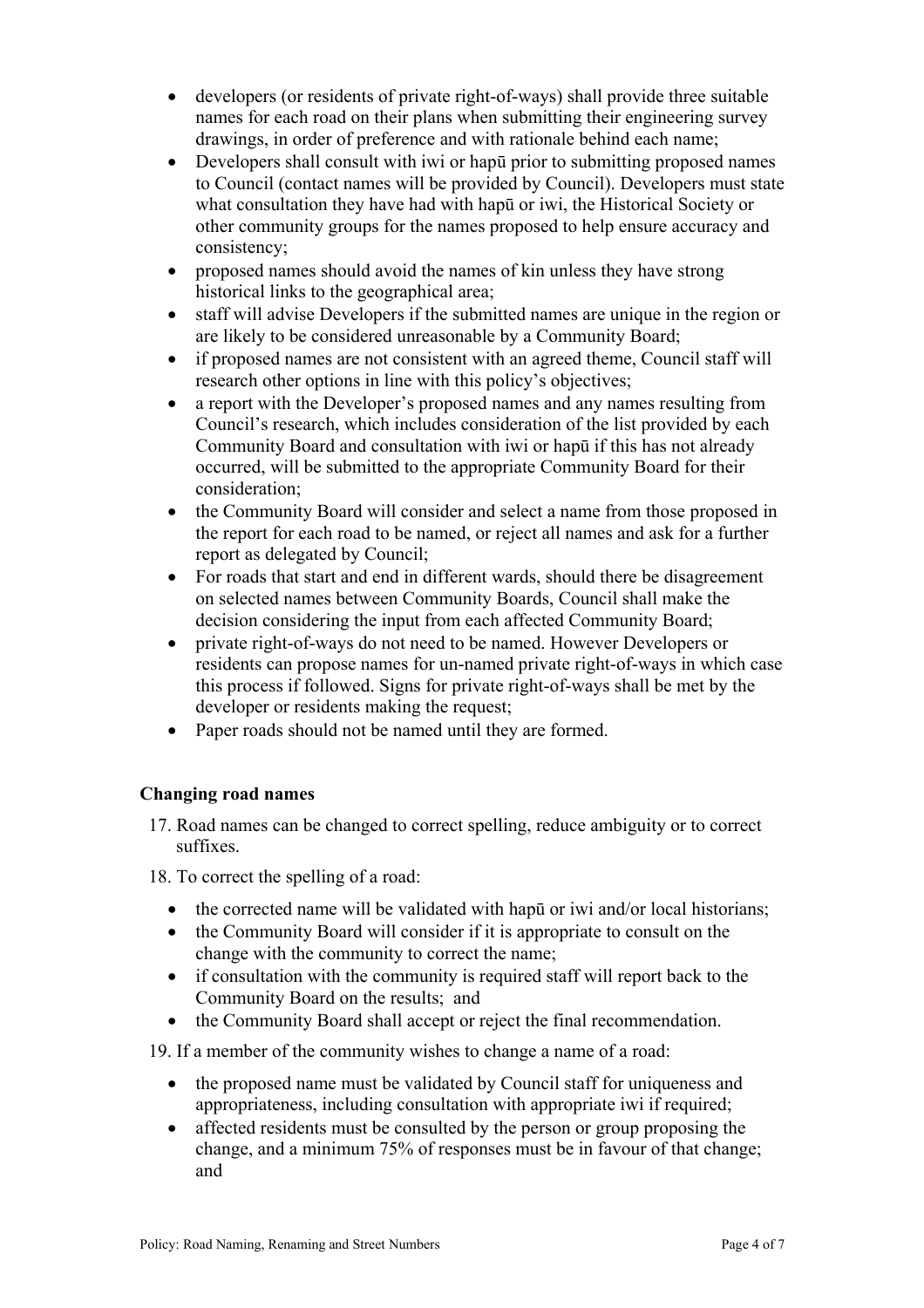- the Community Board shall accept or reject a recommendation.
- 20. Council staff can initiate a change of name to correct duplication or ambiguity within the district or region if this is causing issues for emergency services or postal services. This process must involve:
	- consultation with hapū or iwi to seek resolutions for Māori names, and seek alternative names for the report;
	- submitting a report with a proposed list of names to the Community Board for their consideration. The board can reject the recommendations or select a proposed name, or names, for consultation with the community;
	- consultation is required with affected residents stating the benefits and disadvantages of the change to establishing the level of support. A minimum of 75% of responses need to be in favour of the recommended change; and
	- the Community Board shall accept or reject a recommendation.
- 21. Council staff can initiate a change to the suffix for a road due to changes of a road's use or form by:
	- consulting with affected residents stating the benefits and disadvantages of a change and establishing if a minimum of 75% of responses are in favour of a change; and
	- tabling a report Community Board with a recommendation; and
	- the Community Board shall accept or reject the recommendation.

## **Street numbering**

22. Street numbers for new developments must be:

- set by Council staff following the New Zealand Standard AS/NZS 4819; and
- clearly displayed from the main street entrance.

23. Correcting street numbers will not be applied retrospectively unless:

- there is significant risk of delay or confusion for emergency services; or
- it is initiated by a request from the affected residents.

## **Sign installation and maintenance**

24. In new developments:

- developers are responsible for the cost of installing Street Signs;
- street signs are to be installed to Council's specifications by Council staff. This shall be prior to the issue of a 224 certificate.

25. Maintenance of signs:

- are not the responsibility of Council where a development company has erected its own ornamental nameplate in addition to the Council street sign, and that ornamental nameplate is damaged or stolen. Council will maintain the standard street signage only;
- that were installed by Council are the responsibility of Council.

26. Where a road name is changed and the changes were initiated by:

- Council, the cost shall be at Council's expense;
- initiated by another party, the costs shall be met by that party.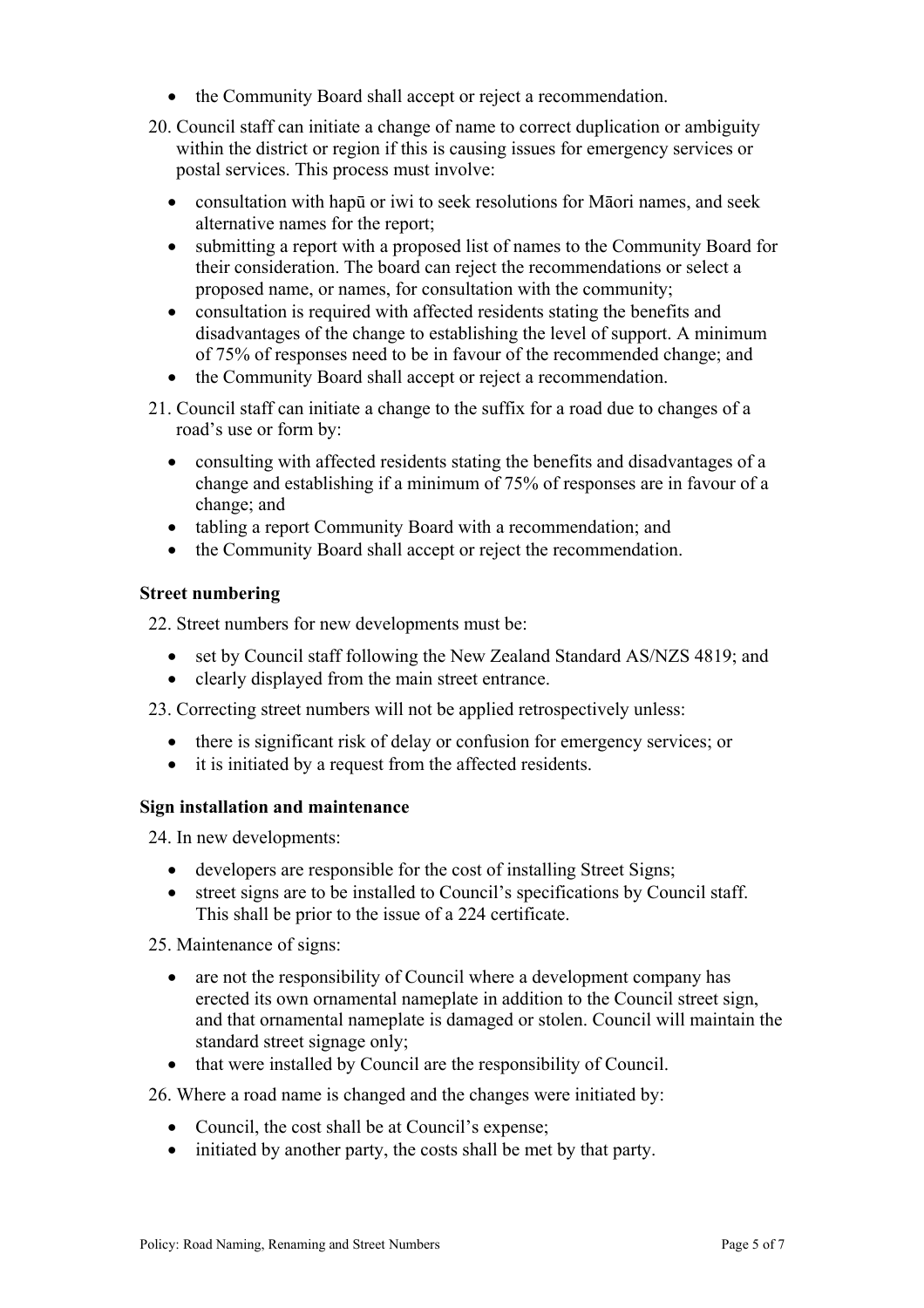# **APPLICATION OF THE POLICY**

### **Responsibilities of Community Boards**

#### **1. Prior to receiving reports**

 The Community Boards may provide input to staff to develop and maintain a list of names, historic places or events that they believe are significant within their ward. This list should include an explanation as to the contributions those individuals have made or relevance of the places or events.

#### **Responsibilities of Developers**

#### **1. Prior to issue of a section 223 certificate;**

- Identify and validate any significant names that could be applied to a subdivision's roads by the relevant hapū or iwi. Contact details are provided by Council staff.
- Consider developing a theme for road names in the proposed sub-division. Submit this theme and rationale with the 223 application.
- Provide three proposed road names for each road to Council for consideration prior to applying for a 224 certificate. Recognise that Council's meeting cycles require 10 weeks to process requests. For each road give reasons for each proposed name and an order of preference. State what discussion has been had with iwi representatives and the outcomes.

#### **2. Prior to issue of a section 224 (c) certificate;**

 The developer must supply and erect street name signs with the approved names as designated by Council in accordance with Council's standard for Street Signs.

#### **Responsibilities of Te Whakaminenga o Kāpiti**

#### **1. At the start of each triennium**

- Provide or review a contact list for members of Te Whakaminenga o Kāpiti.
- This list will, where possible, identify a list of contacts that can assist developers and staff to gauge appropriateness of suggested road names, or provide alternatives for consideration.

#### **2. Ongoing**

- To maintain the above list as required.
- To monitor the effectiveness of this policy.
- Provide guidance if there are difficulties in identification of a contact for an area.

#### **Responsibilities of staff**

#### **1. At the start of each triennium**

- Maintain the list of iwi contacts through Te Whakaminenga o Kāpiti.
- With Community Boards update the list of notable names.

#### **2. On receipt of section 223 certificate.**

- Assist developers unfamiliar with the naming process and ensure they are aware of the benefits of consulting with iwi.
- Validate the names for uniqueness and appropriateness, advising the developer of issue so that they can submit alternatives if desired.
- Ensure consultation with appropriate iwi has occurred.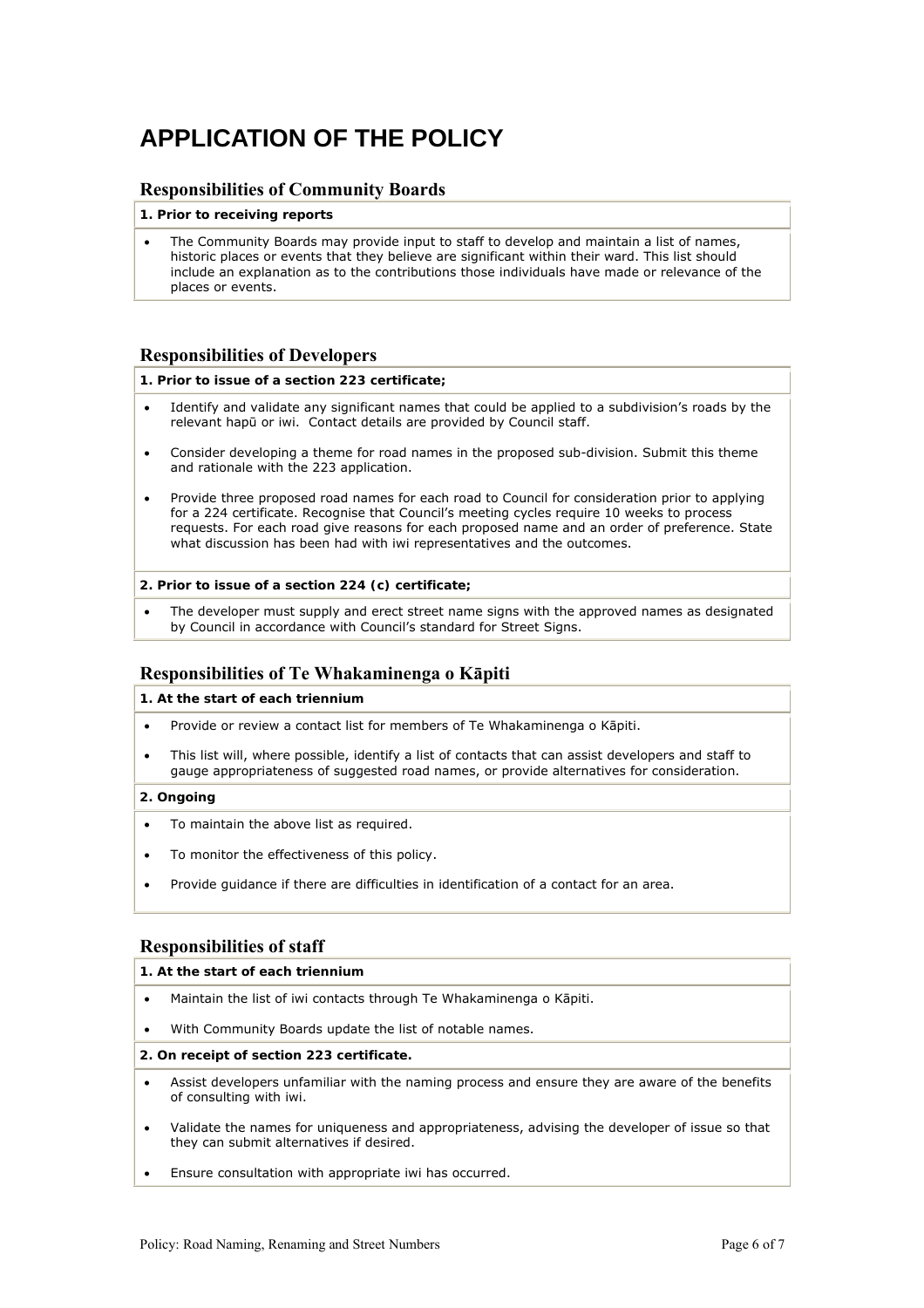- Submit report to Community Board(s) or Council as appropriate.
- Inform developers of the outcome.
- Action the naming of roads and street numbering.

# **DEFINITIONS**

- **223 Certificate**: A Section 223 certificate approval is for a Title Plan and any easement shown on a subdivision plan approved by Council as part of the subdivision consent.
- **224 Certificate:** The 224 certificate is issued to Developers when the legal titles have been allocated to the subdivision, development conditions have been met and all development fees paid.
- Paper roads: Legal public roads that are not formed.
- **•** Private right-of-way: A vehicle access, shared between more than one property, that is not vested in Council as a road.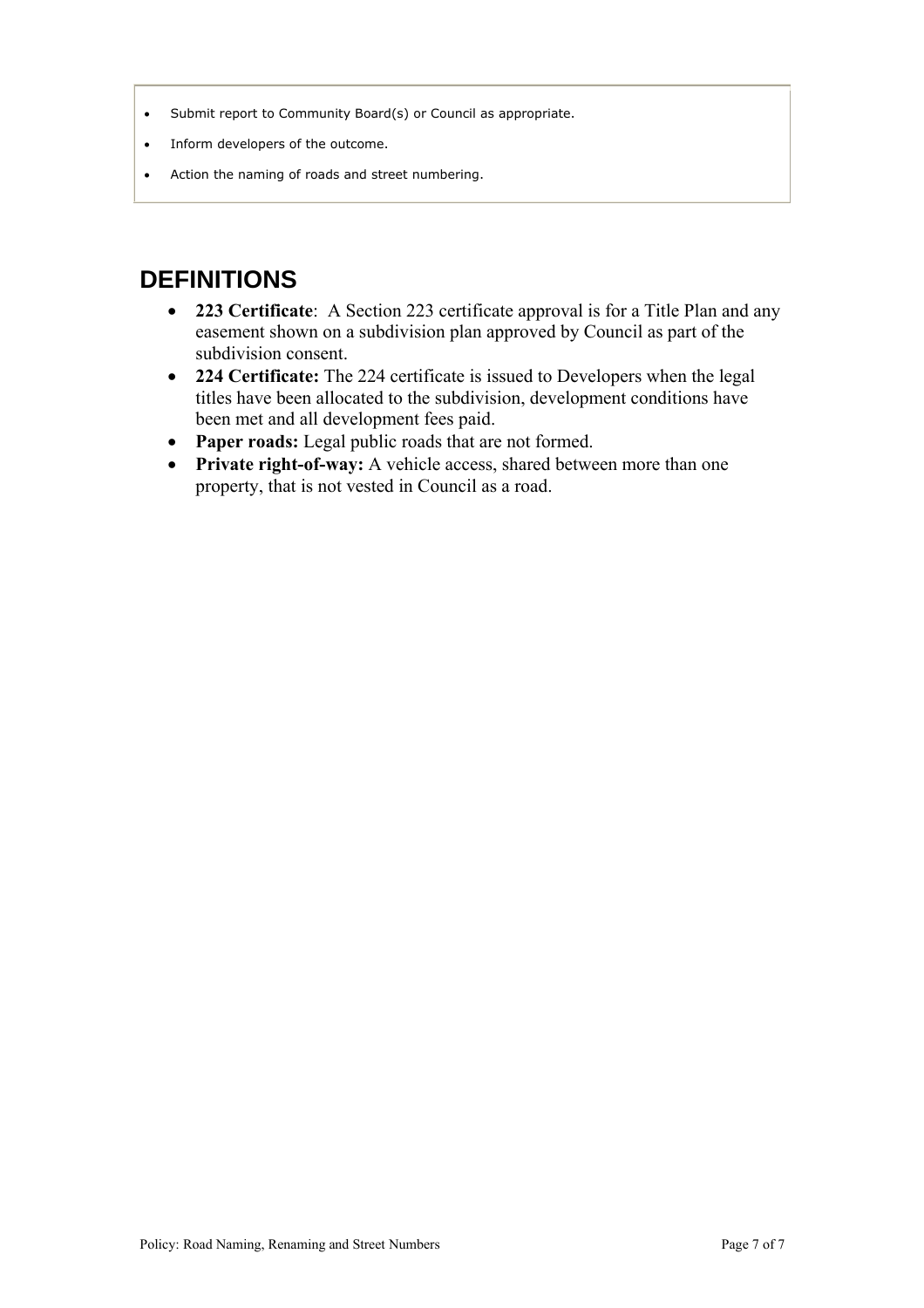| <b>Council Policy Title:</b> | <b>RESERVES, STRUCTURES AND</b><br><b>COMMEMORATIVE PLACES NAMING POLICY:</b><br>2011 |
|------------------------------|---------------------------------------------------------------------------------------|
| Policy No.                   |                                                                                       |
| <b>Group Responsible:</b>    | <b>Corporate Services</b>                                                             |
| <b>Committee / Council:</b>  | <b>Environment and Community Development Committee</b>                                |
| Date Adopted:                | <b>TBA</b>                                                                            |
| <b>Updated on:</b>           |                                                                                       |
| <b>Next Review Date:</b>     | 2016                                                                                  |
| <b>Document Location:</b>    |                                                                                       |

## **Introduction**

- 1. This policy provides a framework for naming reserves, structures and commemorative places owned or managed by the Kāpiti Coast District Council. This policy applies to naming new or un-named Reserves or Structures.
- 2. This policy includes Council's obligations under the Treaty of Waitangi and recognises the importance of the Memorandum of Partnership with our Treaty partners, Te Āti Awa ki Whakarongotai, Ngāti Raukawa and Ngāti Toa Rangatira.

## **Background**

- 3. Council is the owner of large areas of land and significant assets including buildings, bridges and walkways. It erects or provides access to commemorative places, sometimes in partnership with other entities.
- 4. Some buildings and walkways have distinctive names, and others have none. Most reserves on the Kāpiti Coast District have a unique name that clearly sets them apart from other sites.
- 5. It is appropriate that if reserves, structures and commemorative places are named, whether expressed in English, Māori or another language it is for the primary purpose of identifying them uniquely within this district and that of neighbouring districts. Naming a reserve, structure or commemorative place assists site location for visitors and for emergency services.
- 6. Local, national and international visitors frequently use technology as a navigation aid e.g. Google maps online for place-name searching, and various online navigation aids which provide automated directions. This has an impact on how Council delivers its services; it is important to formally name more of the parks and reserves on the Kāpiti Coast to align with these technological changes.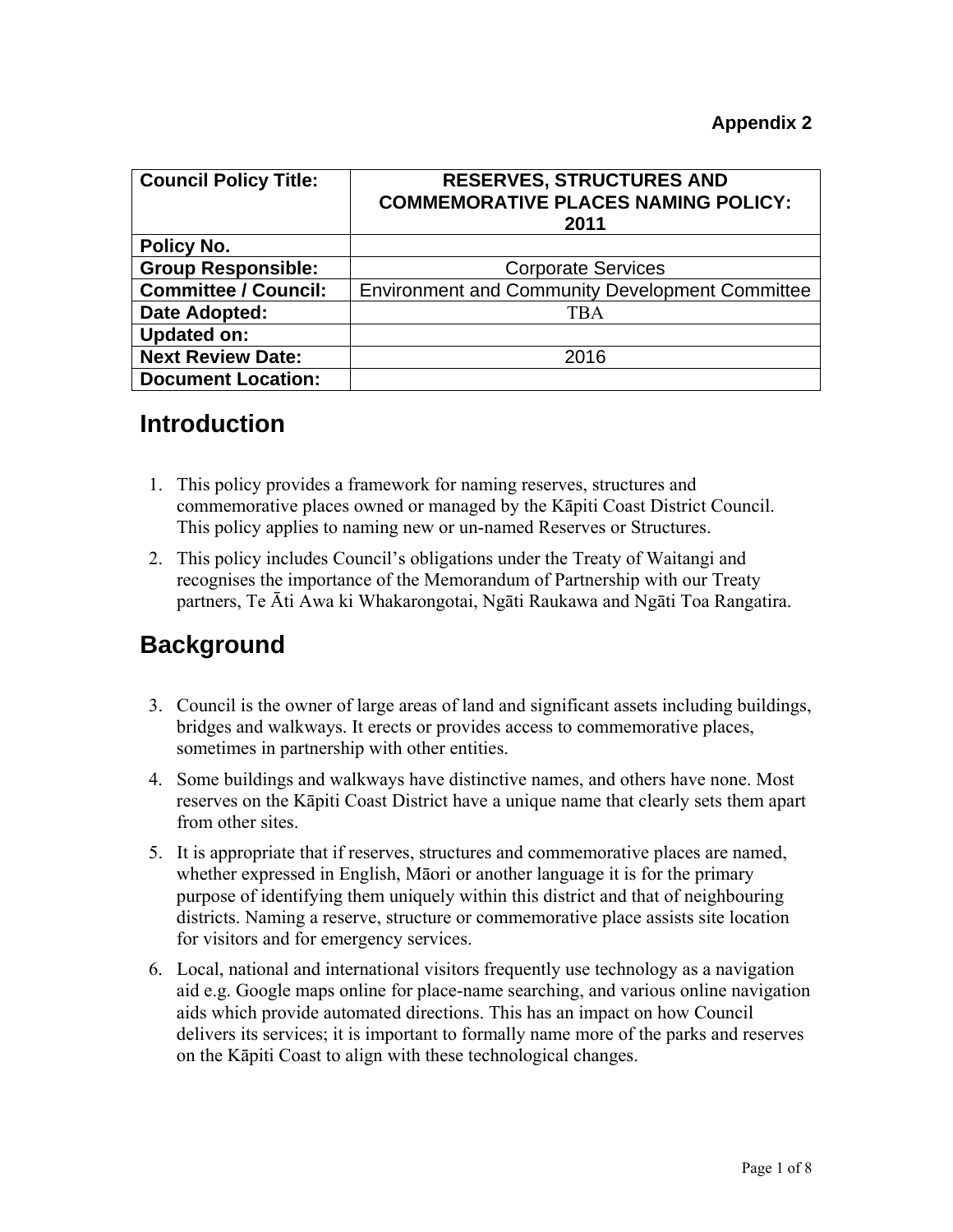- 7. The naming of parks, reserves, buildings, walkways, bridges and other structures, or the naming of commemorative places, is one way of providing recognition for an individual, family, hapū, iwi or organisation.
- 8. Previously names have recognised individuals from the community. Council has also provided buildings with two names. In some cases this has been a translation of English into te reo Māori, and in other cases this has resulted in two different names being applied. Council may make available naming rights to buildings or structures in recognition of financial contributions (i.e. sponsorship).
- 9. Land Information New Zealand keeps a national database of place names and needs to be informed when Council names a reserve.
- 10. Council has the right to name parks and reserves under the Reserves Act 1977, section 16(10). However naming reserves of national significance is separate to this policy and should refer to the process set by the New Zealand Geographic Board.

# **Objectives**

11. The objective is to ensure appropriate names are applied to reserves, structures and commemorative places where it is desirable to do so.

# **Policy Principles**

## **Reserves**

- By default a reserve will inherit the name of the road it is on and a suffix related to its primary use, and will not have signage installed.
- If there are two or more reserves on a road then both will be given unique names, and both will have signage erected as Council's budgets allow.
- Reserves that are currently un-named, have the name of the road applied to them or are being vested in Council can be named to:
	- o signify their physical location and function; or
	- o provide recognition to local hapū, iwi or others with historical ties to the land; or
	- o provide recognition to individuals, organisations or historic events.

## **Structures**

- Structures being named should be significant to the local community or the District.
- Structures can be named to signify their physical location and function, provide recognition to individuals, hapū, iwi or groups, or provide sponsorship opportunities to individuals or organisations.

## **Decision Making**

- 12. Delegations in the Council's Governance Structure take precedence over this policy.
- 13. If there are no delegations for this policy in the Governance Structure then: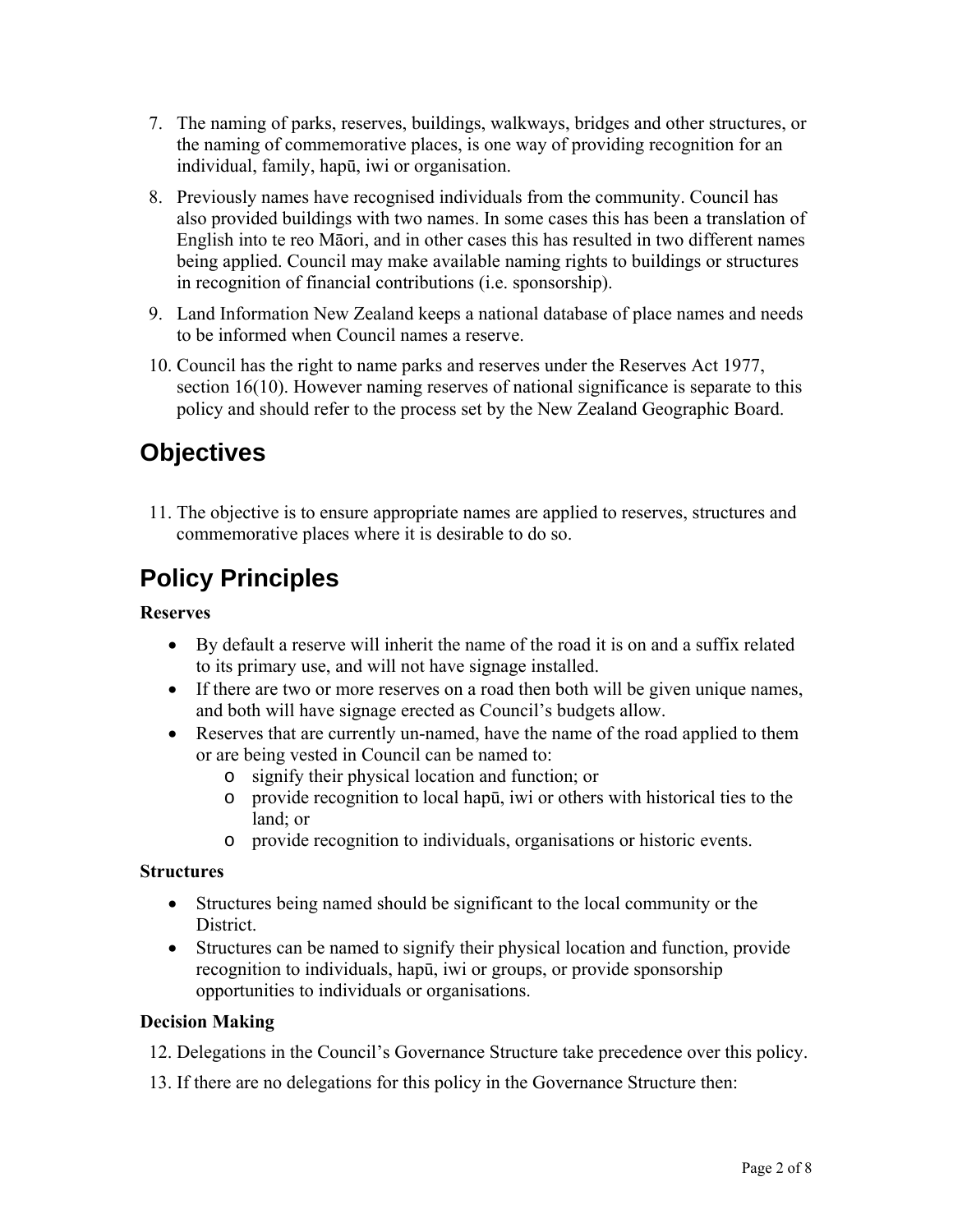- for national, regional or district-wide significant reserves the decision should be Councils. If there is any doubt, Council should decide if a reserve has national, regional or district-wide significance;
- for reserves of local significance, the decisions should be the local Community Board's;
- for regionally significant structures or where sponsorship and naming rights are being considered, Community Boards would be consulted but the decision should be Council's;
- for locally significant structures, the decisions should be the Community Board's;
- decisions around naming commemorative places are also to consider issues such as constructing and maintaining structures, which will be subject to Council's budgets and may be subject to Asset Management Plans.

## **Considerations**

14. Points to consider when selecting a name:

 the historical and/or cultural connections to tāngata whenua or individuals from the community;

*Under the Memorandum of Partnership 2008, objectives include:*

*- to actively promote the sustainable management of the District's natural and physical resources and those taonga of significance to the tāngata whenua, in a way that recognises the cultural and spiritual relationship of the tāngata whenua with the natural world;* 

*- to develop consultation between the Council and the tāngata whenua on issues that impact on the social, environmental, economic and cultural wellbeing and development of each partner;* 

*- to develop opportunities within the limitations of Council's powers and functions that enable the tāngata whenua, as a Treaty partner, to share in the decision-making of the district;* 

*- to develop an ongoing programme of information sharing and mutual education to promote greater understanding of cross cultural values and practices;*

- if the proposed name has direct relevance to the site;
- names that reflect a botanical, ecological, geographical or geological element;
- if an individual or organisation has made an outstanding personal or philanthropic contribution to the improvement or development of the site, or the development of a structure, for the improvement of the district;
- if the name of a reserve or structure is appropriate recognition for a person, hapū, iwi or organisation;
- the physical characteristics of the area in which the reserve is located or the structure has been built;
- $\bullet$  the history, character, landscape, flora and fauna of the site;
- there is usually more than one history associated with reserve sites;
- $\bullet$  the function(s) of the reserve or structure;
- if the Geographic Board needs to be involved because of the national significance of a reserve; and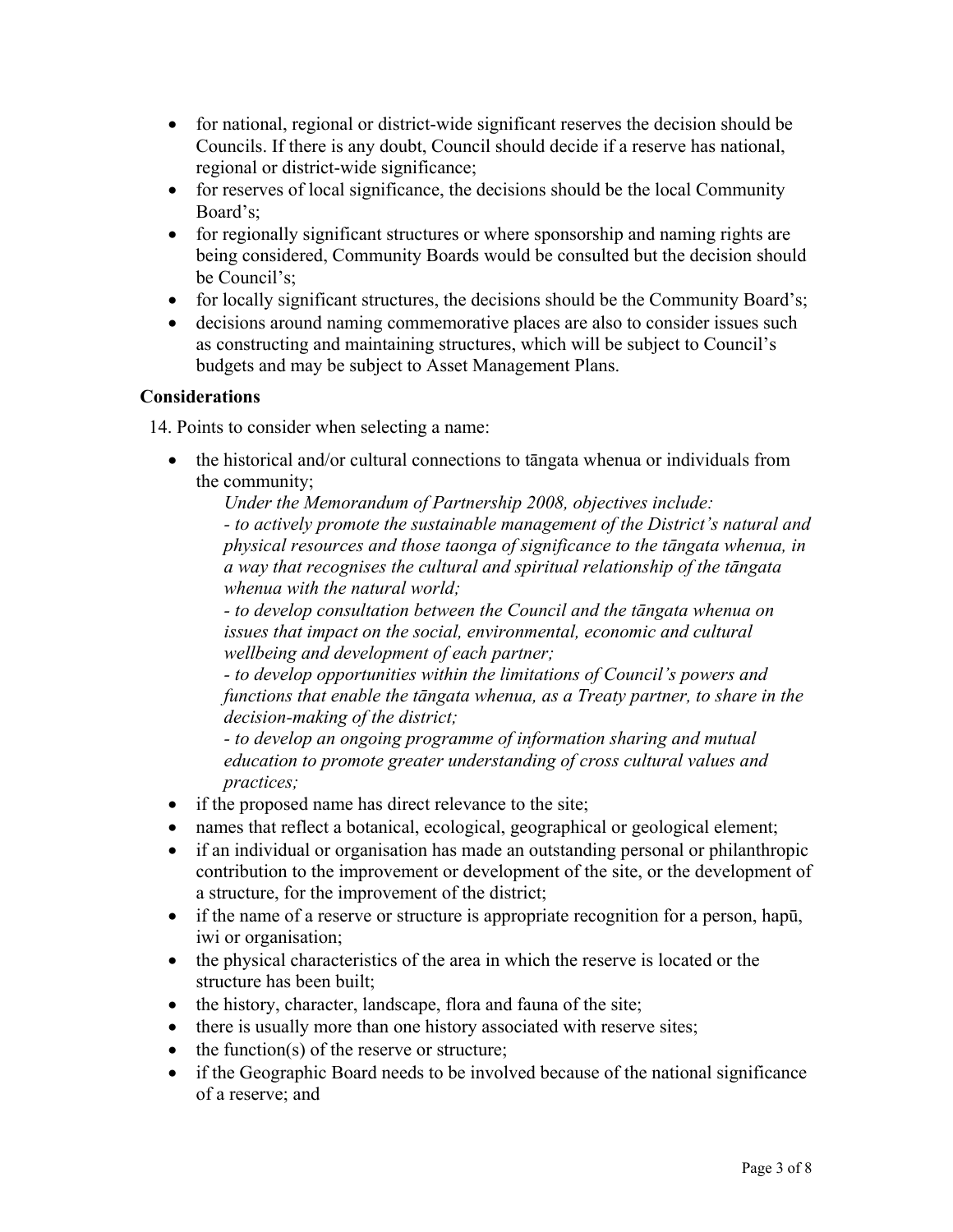- if there are benefits to be gained from naming rights applied through sponsorship agreements.
- 15. The process for naming structures should:
	- Maintain an appropriate balance between commercial considerations and the role which names of buildings and other structures play in contributing to the District's sense of identity;
	- Enable recognition of a person or organisation (past or present) that has made an outstanding personal or philanthropic contribution to the development of a structure for the improvement of the district;
	- Investigate if there are benefits to be gained from naming rights being provided through sponsorship agreements; and

16. The process for naming reserves should:

- Reflect that there is usually more than one history associated with each site;
- Consider historical and/or cultural connections to tāngata whenua or individuals from the community;
- Ensure Council's electronic and printed maps are updated to show all named reserves;
- Ensure processes that assist in maintaining international search engines and navigation aids are developed and followed; and

## **Consultation with iwi**

17. Consultation with iwi groups for the District will take the following approach:

- that Te Whakaminenga o Kāpiti will provide an updated contact list for members of Te Whakaminenga o Kāpiti. Where possible they will identify a list of contacts that may assist staff in implementing this policy, and assist Council during the year if issues arise;
- Ngāti Raukawa and Ngā Hapū o Ōtaki require consultation with the relevant hapū on a case by case basis;
- Te Āti Awa ki Whakarongotai, Ngāti Toa Rangatira, Ngāti Haumia require consultation on a case by case basis;
- developers will be provided relevant contact names and will be expected to discuss opportunities with the relevant iwi group. These agreements impact on timeframes and staff will advise that developers should allow up to 4-6 weeks to complete the discussion.

## **Consultation with Historical Societies**

- 18. Consultation with the Kāpiti and Otaki Historical Societies will take the following approach:
	- developers shall contact the relevant Historical Society from the list provided by Council, outline their development and ask if there are any significant events or people that could be recognised through road names;
	- suggestions or comments from the Societies are to be added to the Developer's request.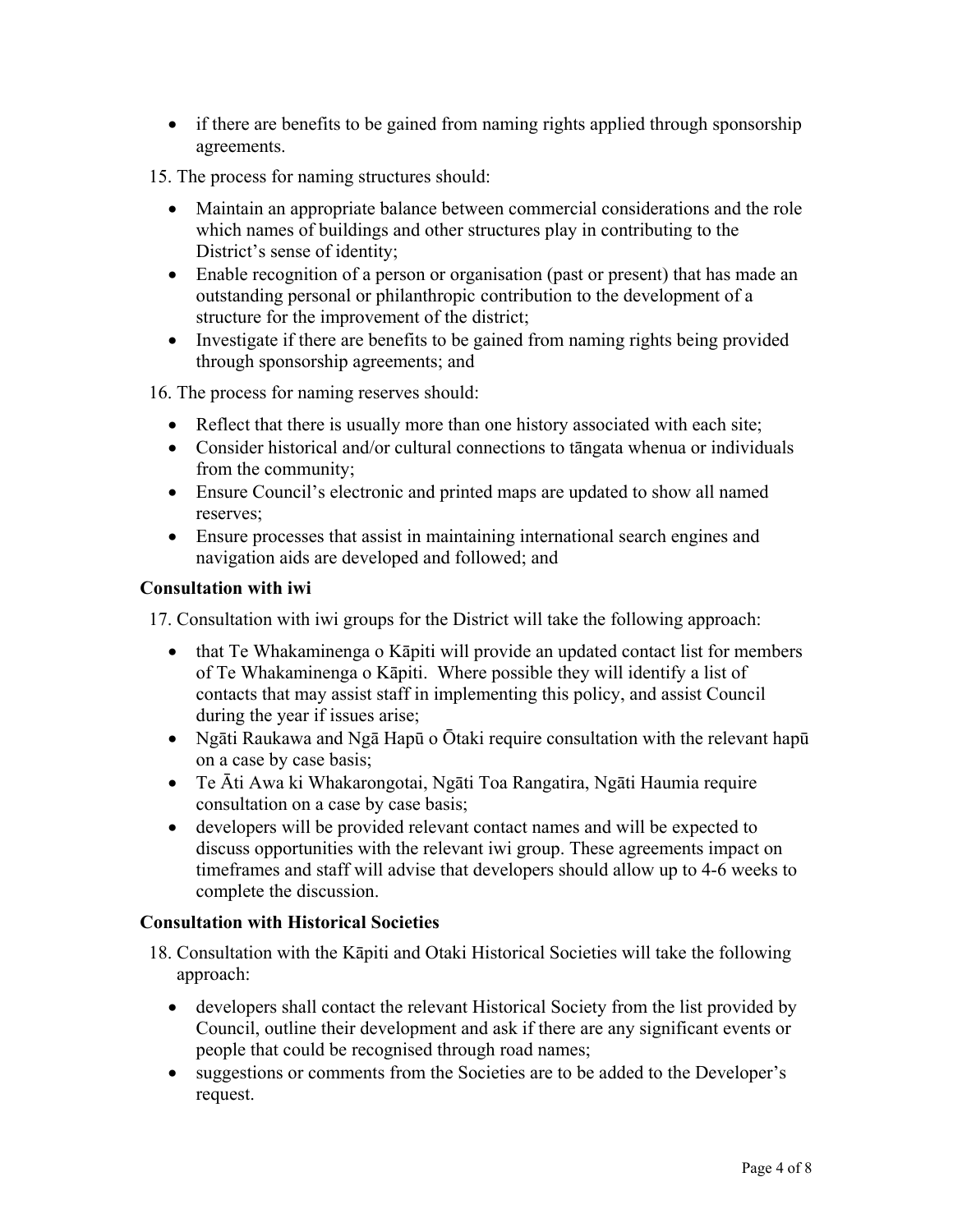## **Name restrictions**

19. A proposed name:

- may not be submitted for approval where the same or similar name occurs within the Kāpiti Coast District or adjacent districts (Porirua or Horowhenua);
- may have comments sought from relevant interest groups and could be publically notified (i.e. reserves);
- must include within the name the purpose or function of the structure or place.

## **Initiating requests**

20. Requests to name a reserve or structure can be initiated as a result of:

- a sponsorship or support proposal;
- a developer vesting a reserve or an asset in Council;
- a request from a member of the community through the Mayor, Council or a Community Board; or
- a recommendation from tāngata whenua through their formal structure.
- 21. If the name is for a park or reserve that is the only one on a road, exceptional circumstances or support is required for the issue to be considered further.

## **Naming in recognition**

- 22. An un-named reserve, new structure, newly acquired structure or a commemorative place can be named:
	- in recognition of an individual, family, hapū or iwi with strong historical links to the area or outstanding contributions to the District or New Zealand, and in those cases shall only have one name;
	- with the name appropriately displayed with a plaque noting the date and rationale for the dedication.
- 23. If the function of a previously named building changes (i.e. from a District Library to a Community Hall), then only the suffix denoting the function of the building should be changed.
- 24. The name is applied for the life of that asset.

## **Naming in consideration**

25. Naming opportunities are available in:

- consideration of substantial financial support or other in-kind contributions for new reserves, existing or new structures, major works of public art, community halls, swimming pools, meeting rooms, etc.
- recognition of sponsorship to maintain, or assist with maintaining, existing reserves that have not been dedicated in recognition as above.
- 26. Consideration will be given to the replacement cost, location and marketability of a facility or structure in cases of renovation.
- 27. A Naming Rights agreement shall: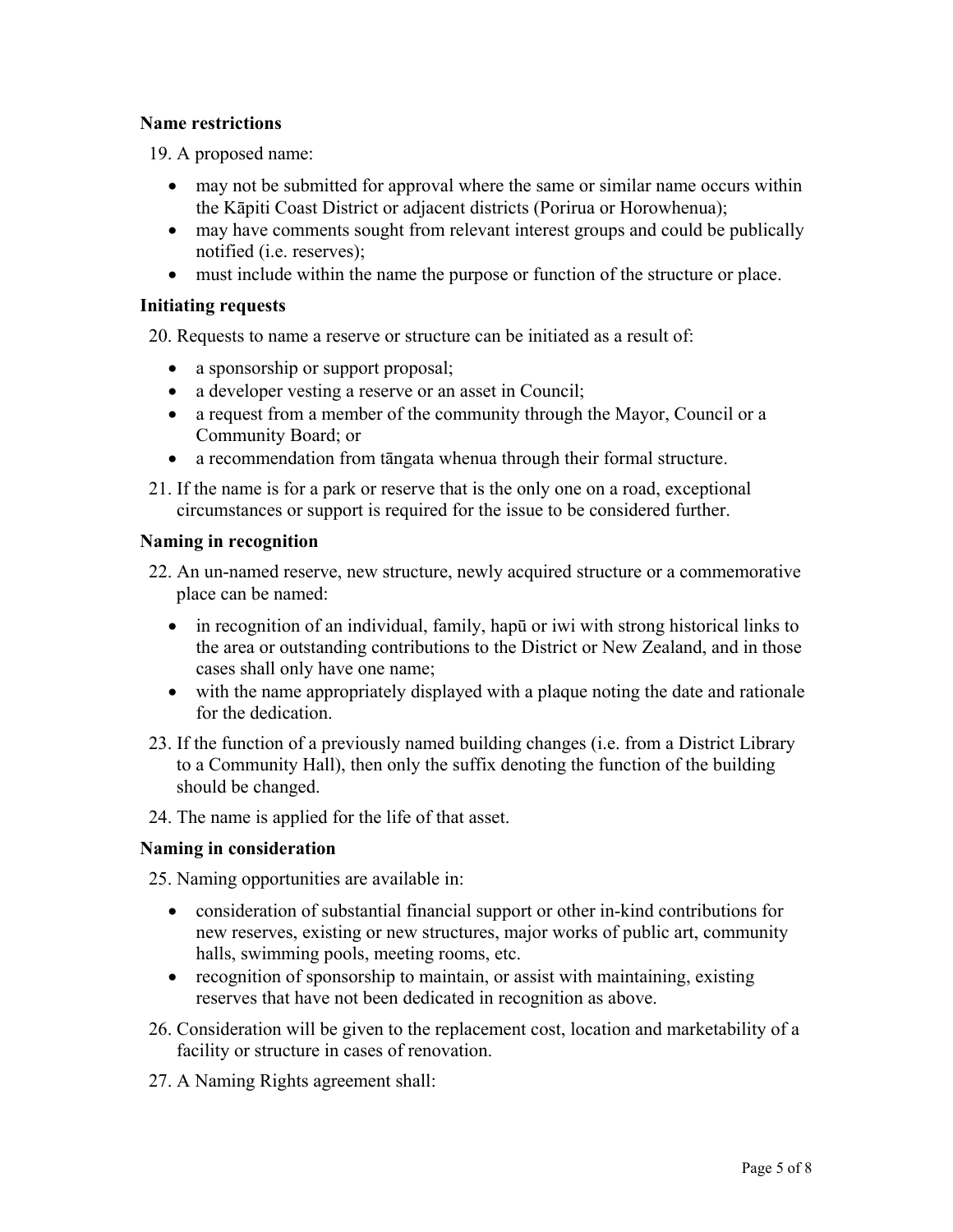- generally be for a finite period of not more than 10 years;
- be transferred to another asset only by mutual agreement between the Council and the person or organisation;
- be transferred to another organisation only by mutual agreement between all the named parties (i.e. during a take-over of a company);
- not be traded between organisations.

### **Functional Names**

28. All structures named after an individual, family, hapū, iwi or organisation must include an appended functional appellation to assist in its identification (such as the June Rowland Lookout, Te Āti Awa Park).

### **Location and Functional naming**

29. Reserves and structures can be named based on the function of the structure and physical location (i.e. Waikanae Beach Hall).

## **Installation and Maintenance of Signs**

- 30. Projects that result in named Council-owned structure are to include the cost of signage in the project. The maintenance of signs will then be met by Council and will be included in Asset Management Plans and maintenance budgets.
- 31. Council shall pay the cost of installation and maintenance of current structures that are named in recognition or through sponsorship.
- 32. Where a development company has erected its own ornamental nameplate for an asset that is vested in Council, and that ornamental nameplate is damaged or stolen, then the Council shall not be responsible for the repair or replacement of that nameplate. Council may or may not elect to replace the sign with one of its choice.

## **Relevant Legislation**

33. The New Zealand Geographic Board guides the official naming process for locality and landscape features. They are directed by the New Zealand Geographic Board Act 1946. Generally this is for reserves of national significance.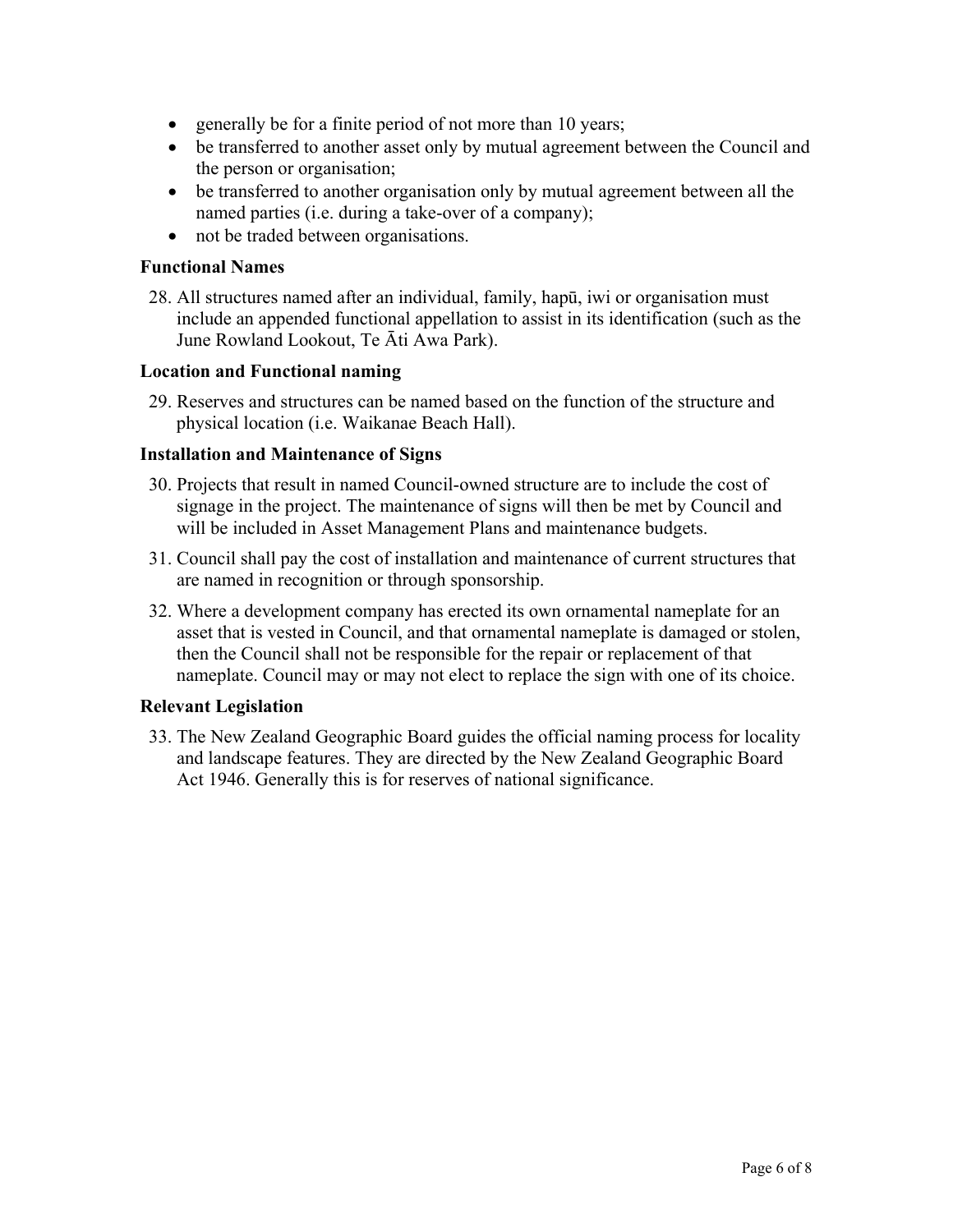# **Application of the Policy**

### **Responsibilities of Community Boards**

#### **1. In response to community suggestion**

- Requests from the general community are to be made to Community Boards.
- The Community Board should consider the request and if acceptable request a report from Council staff.
- The Community Board may provide staff with options for naming a reserve, structure or commemorative place, their recommendations and rationale for inclusion in the final staff officer's report.

#### **Project Managers and Asset Managers**

#### **1. Prior to seeking sponsorship/funding support**

- Validate the suitability of the reserve, structure, part of structure, or commemorative place for naming rights.
- Provide a report to Council, committee or the appropriate Community Board.

#### **2. On gaining permission and sponsorship/funding support**

- On commissioning the reserve, structure, part structure or commemorative place, or the beginning of a sponsorship arrangement, organise an appropriate function for the sponsor (e.g. a naming ceremony) and appropriate signage to provide recognition.
- Ensure agreements are correctly recorded in Councils records system.

#### **Responsibilities of Te Whakaminenga o Kāpiti**

**1. At the start of each triennium**

- Provide updated contact list for members of Te Whakaminenga o Kāpiti.
- Where possible identify a list of contacts that may assist developers and staff to gauge appropriateness of suggested names or provide alternatives for consideration

#### **2. Ongoing**

- To maintain the above list if necessary.
- Assist staff during the year if there are difficulties in identification of a contact within a hapu.
- To monitor the effectiveness of this policy.

#### **Responsibilities of staff**

#### **1. At the start of each triennium**

Maintain the list of iwi contacts through Te Whakaminenga o Kāpiti.

#### **2. On request from Developers, Community Boards, Project Managers or Asset Managers**

- Validate the names for uniqueness and appropriateness.
- Ensure consultation with appropriate iwi and other community groups has occurred.
- Where the structure is proposed to be named after a person, validate its suitability with the family or hapū. For reserves of national significance, consult with the New Zealand Geographic Board.